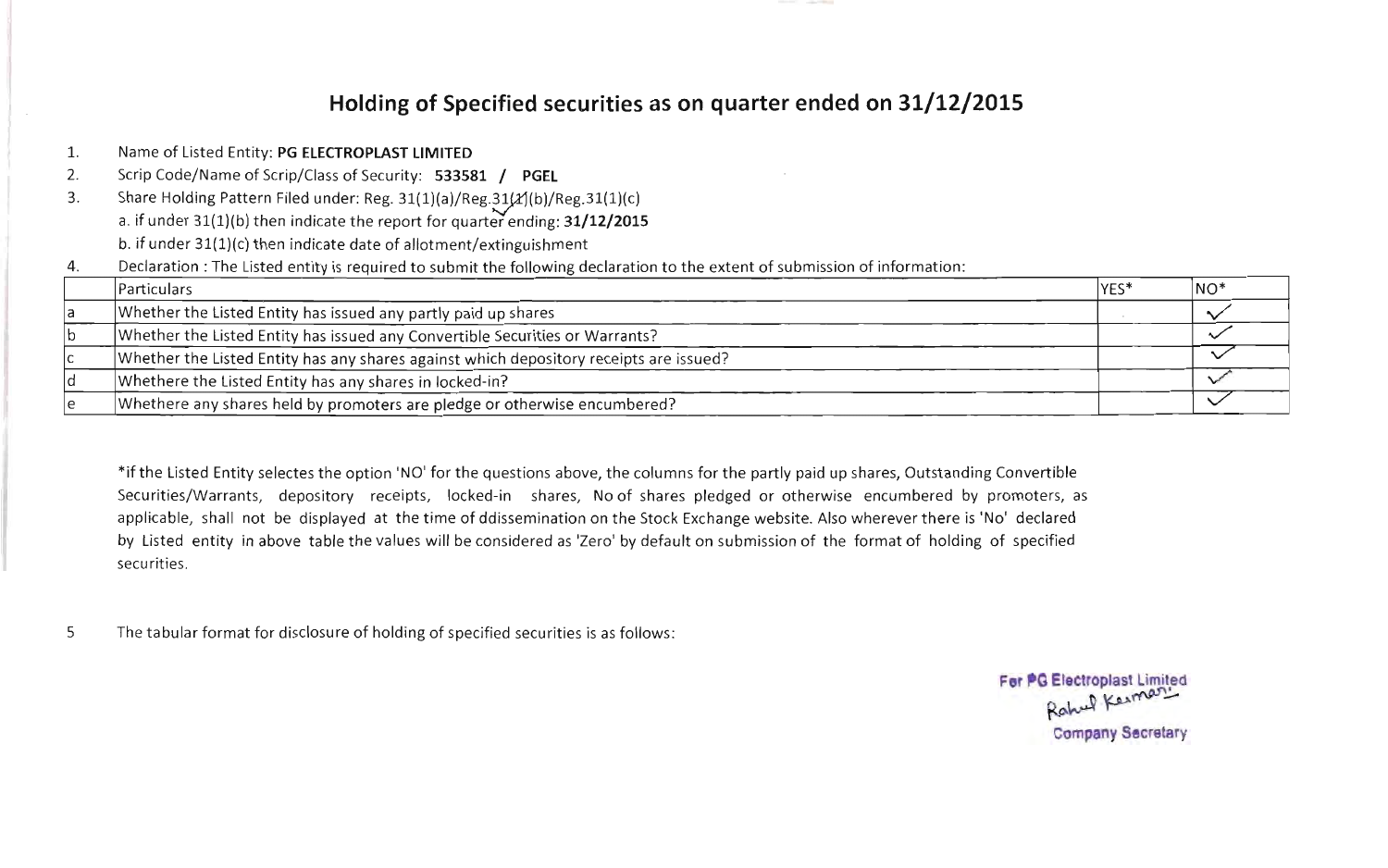#### paid-up Underlying United States and Departure

# Table I - Summary Statement holding of specified securities

|          | Categ Category of Sharehold No of |                  | No of fully No of |                | No of                |               |             | Total No of Sharehold Number of Voting Rights held in each |                                 |            |            | No of Shares | Shareholding     |               | Number of Number of |              |                             | Number of      |  |  |
|----------|-----------------------------------|------------------|-------------------|----------------|----------------------|---------------|-------------|------------------------------------------------------------|---------------------------------|------------|------------|--------------|------------------|---------------|---------------------|--------------|-----------------------------|----------------|--|--|
| ory      |                                   | Sharehol paid up |                   | Partly         | <b>Shares</b>        | <b>Shares</b> |             | ling as a % class of securities                            |                                 |            | Underlying | as a %       |                  | Locked in     | Shares              |              | equity shares               |                |  |  |
|          |                                   | ders             | equity            |                | paid-up   Underlying | Held          | of total no |                                                            |                                 |            |            | Outstanding  | assuming full    | <b>Shares</b> |                     |              | pledged or                  | held in        |  |  |
|          |                                   |                  | shares            | equity         | Depository           |               | of shares   |                                                            |                                 |            |            | converttible | conversion of    |               |                     |              | otherwise                   | dematerialized |  |  |
|          |                                   |                  | held              | <b>shares</b>  | Receipts             |               |             |                                                            |                                 |            |            | securities   | convertible      |               |                     |              | encumbered                  | ∣form          |  |  |
|          |                                   |                  |                   | held           |                      |               |             |                                                            |                                 |            |            | (including   | Securities (as a |               |                     |              |                             |                |  |  |
|          |                                   |                  |                   |                |                      |               |             |                                                            |                                 |            |            | Warrants)    | percentage of    |               |                     |              |                             |                |  |  |
|          |                                   |                  |                   |                |                      |               |             |                                                            | No of Voting Rights<br>Total as |            |            |              |                  |               |                     |              | No. $ As a % No.$ As a % of |                |  |  |
|          |                                   |                  |                   |                |                      |               |             |                                                            |                                 |            | a % of     |              |                  |               | οf                  |              | total                       |                |  |  |
|          |                                   |                  |                   |                |                      |               |             |                                                            |                                 |            | $(A+B+C)$  |              |                  |               | total               |              | <b>Shares</b>               |                |  |  |
|          |                                   |                  |                   |                |                      |               |             | Class X                                                    | Class Y   Total                 |            |            |              |                  |               |                     |              |                             |                |  |  |
| (1)      | (11)                              | (III)            | (IV)              | (V)            | (VI)                 | (VII)         | (VIII)      |                                                            | (IX)                            |            |            | (X)          | (XI)             |               | (X  )               |              | (XIII)                      | (XIV)          |  |  |
|          |                                   |                  |                   |                |                      |               |             |                                                            |                                 |            |            |              |                  |               |                     |              |                             |                |  |  |
|          | Promoter & Promoter               |                  |                   |                |                      |               |             |                                                            |                                 |            |            |              |                  |               |                     |              |                             |                |  |  |
| (A)      | Group                             | 81               | 10669332          | 0              |                      | 10669332      | 65.00       | 10669332                                                   |                                 | 0 10669332 | 65.00      |              | 65.00            | 0             | 0.00                |              | 0.00                        | 10669332       |  |  |
| (B)      | Public                            | 2111             | 5745000           | $\theta$       |                      | 5745000       | 35.00       | 5745000                                                    |                                 | 5745000    | 35.00      |              | 35.00            |               |                     | $0.00$ NA NA |                             | 5744949        |  |  |
|          | Non Promoter-Non                  |                  |                   |                |                      |               |             |                                                            |                                 |            |            |              |                  |               |                     |              |                             |                |  |  |
| (C)      | Public                            |                  |                   |                |                      |               |             |                                                            |                                 |            |            |              |                  |               |                     |              |                             |                |  |  |
|          | Shares underlying                 |                  |                   |                |                      |               |             |                                                            |                                 |            |            |              |                  |               |                     |              |                             |                |  |  |
| $ $ (C1) | DRs                               |                  |                   | $\Omega$       |                      |               | 0 NA        |                                                            |                                 |            | 0.00       |              | 0 NA             | 0             |                     | $0.00$ NA NA |                             |                |  |  |
|          | Shares held by                    |                  |                   |                |                      |               |             |                                                            |                                 |            |            |              |                  |               |                     |              |                             |                |  |  |
| (C2)     | <b>Employes Trusts</b>            | $\Omega$         |                   | $\overline{0}$ |                      |               | 0.00        |                                                            |                                 |            | 0.00       |              | 0.00             | $\Omega$      |                     | $0.00$ NA NA |                             |                |  |  |
|          |                                   |                  |                   |                |                      |               |             |                                                            |                                 |            |            |              |                  |               |                     |              |                             |                |  |  |
|          | Total:                            |                  | 2119 16414332     | 0              |                      | 16414332      | 100.00      | 16414332                                                   |                                 | 0 16414332 | 100.00     |              | 100.00           |               | 0.00                |              |                             | 16414281       |  |  |

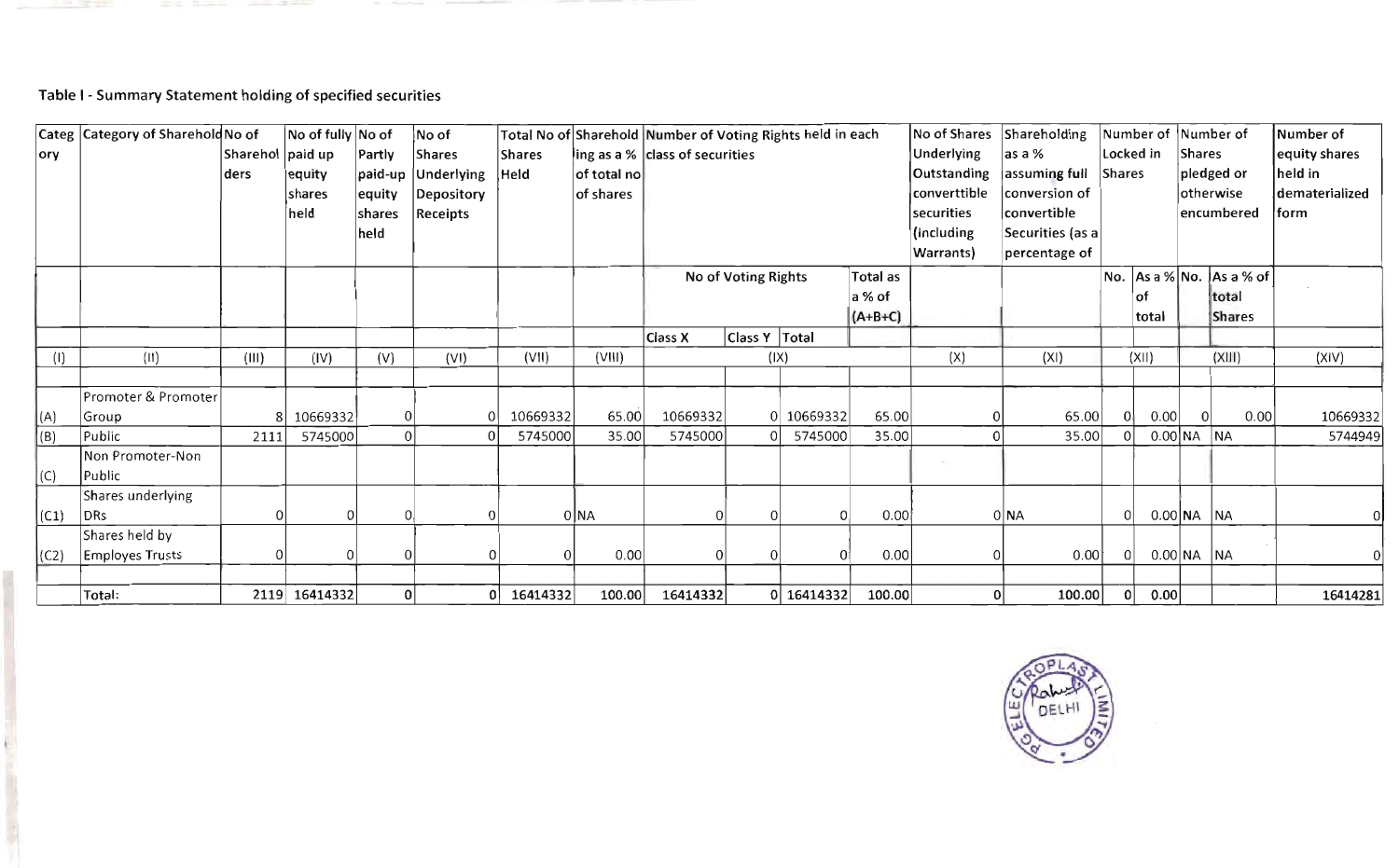## Table II - Statement showing shareholding pattern of the Promoter and Promoter Group

**The Contract of the Contract of the Contract of the Contract of the Contract of the Contract of the Contract of the Contract of the Contract of The Contract of The Contract of The Contract of The Contract of The Contract** 

| Category    | Category & Name of the<br>Shareholder                                            | PAN<br>No of No of fully<br>Share paid up<br>holde<br>equity<br>shares held<br>rs |          |                            |                | No of Shares<br>Underlying<br>Depository<br>Receipts | <b>Shares</b><br>Held<br>$(IV+V+VI)$ | Total No of Shareholding Number of Voting Rights held in each class No of Shares<br>as a % of total of securities<br>no of shares<br>$(A+B+C2)$ |                     |                |            |                              | Underlying<br>Outstanding<br>converttible<br>securities<br>(Including<br>Warrants) | Shareholding as Number of<br>a % assuming full Locked in<br>conversion of<br>convertible<br>Securities (as a<br>percentage of<br>diluted share<br>capital) | <b>Shares</b> |                           |          | Number of<br><b>Shares pledged</b><br>or otherwise<br>encumbered | Number of<br>equity<br>shares held<br>in<br>dematerializ<br>ed form |  |
|-------------|----------------------------------------------------------------------------------|-----------------------------------------------------------------------------------|----------|----------------------------|----------------|------------------------------------------------------|--------------------------------------|-------------------------------------------------------------------------------------------------------------------------------------------------|---------------------|----------------|------------|------------------------------|------------------------------------------------------------------------------------|------------------------------------------------------------------------------------------------------------------------------------------------------------|---------------|---------------------------|----------|------------------------------------------------------------------|---------------------------------------------------------------------|--|
|             |                                                                                  |                                                                                   |          |                            |                |                                                      |                                      |                                                                                                                                                 | No of Voting Rights |                |            | Total as a %<br>of $(A+B+C)$ |                                                                                    |                                                                                                                                                            |               | of total<br><b>Shares</b> |          | No. As a % No. As a % of<br>total<br><b>Shares</b>               |                                                                     |  |
|             |                                                                                  |                                                                                   |          |                            |                |                                                      |                                      |                                                                                                                                                 | Class X             | Class Y Total  |            |                              |                                                                                    |                                                                                                                                                            |               |                           |          |                                                                  |                                                                     |  |
|             | (1)                                                                              | (11)                                                                              | (III)    | (IV)                       | (V)            | (VI)                                                 | (VII)                                | (VIII)                                                                                                                                          |                     |                | (IX)       |                              | (X)                                                                                | (XI)                                                                                                                                                       |               | (XII)                     |          | (XIII)                                                           | (XIV)                                                               |  |
| (1)         | Indian                                                                           |                                                                                   |          |                            |                |                                                      |                                      |                                                                                                                                                 |                     |                |            |                              |                                                                                    |                                                                                                                                                            |               |                           |          |                                                                  |                                                                     |  |
|             | Individuals/Hindu undivided<br>Family                                            |                                                                                   |          | 10669332                   |                |                                                      | 10669332                             |                                                                                                                                                 | 65.00 10669332      |                | 0 10669332 | 65.00                        |                                                                                    | 65.00                                                                                                                                                      |               | 0.00                      |          | 0.00                                                             | 10669332                                                            |  |
| (a)         | <b>NEELU GUPTA</b>                                                               | <b>AAHPG1429J</b>                                                                 |          | 615000                     | 0 <sup>i</sup> |                                                      | 615000                               | 3.75                                                                                                                                            | 615000              | 0              | 615000     | 3.75                         | $\Omega$                                                                           | 3.75                                                                                                                                                       |               | 0.00                      |          | 0.00                                                             | 615000                                                              |  |
|             | <b>VISHAL GUPTA</b>                                                              | AAHPG5643A                                                                        |          | 2075012                    | $\Omega$       |                                                      | 2075012                              | 12.64                                                                                                                                           | 2075012             | $\Omega$       | 2075012    | 12.64                        | $\Omega$                                                                           | 12.64                                                                                                                                                      |               | 0.00                      |          | 0.00                                                             | 2075012                                                             |  |
|             | <b>VIKAS GUPTA</b>                                                               | AAHPG5644H                                                                        |          | 2070722                    | $\circ$        | $\epsilon$                                           | 2070722                              | 12.62                                                                                                                                           | 2070722             | $\Omega$       | 2070722    | 12.62                        | $\Omega$                                                                           | 12.62                                                                                                                                                      |               | 0.00                      |          | 0.00                                                             | 2070722                                                             |  |
|             | <b>SUDESH GUPTA</b>                                                              | AAHPG5645G                                                                        |          | 265500                     | 0              |                                                      | 265500                               | 1.62                                                                                                                                            | 265500              | 0              | 265500     | 1.62                         | $\Omega$                                                                           | 1.62                                                                                                                                                       |               | 0.00                      |          | 0.00                                                             | 265500                                                              |  |
|             | <b>PROMOD GUPTA</b>                                                              | AAHPG5646F                                                                        |          | 4016166                    | 0              |                                                      | 4016166                              | 24.47                                                                                                                                           | 4016166             | $\Omega$       | 4016166    | 24.47                        | $\Omega$                                                                           | 24.47                                                                                                                                                      |               | 0.00                      |          | 0.00                                                             | 4016166                                                             |  |
|             | <b>ANURAG GUPTA</b>                                                              | AAHPG5647E                                                                        |          | 1514222                    | 0              |                                                      | 1514222                              | 9.22                                                                                                                                            | 1514222             | $\Omega$       | 1514222    | 9.22                         | $\Omega$                                                                           | 9.22                                                                                                                                                       |               | 0.00                      |          | 0.00                                                             | 1514222                                                             |  |
|             | <b>SARIKA GUPTA</b>                                                              | AAUPG2223K                                                                        |          | 54210                      | 0              |                                                      | 54210                                | 0.33                                                                                                                                            | 54210               | $\mathbf{0}$   | 54210      | 0.33                         | $\mathbf{O}$                                                                       | 0.33                                                                                                                                                       |               | 0.00                      |          | 0.00                                                             | 54210                                                               |  |
|             | <b>NITASHA GUPTA</b>                                                             | AGJPG6307R                                                                        |          | 58500                      | $\circ$        | $\Omega$                                             | 58500                                | 0.36                                                                                                                                            | 58500               | 0              | 58500      | 0.36                         | $\overline{0}$                                                                     | 0.36                                                                                                                                                       |               | 0.00                      |          | 0.00                                                             | 58500                                                               |  |
|             | Central Government/State                                                         |                                                                                   |          |                            |                |                                                      |                                      |                                                                                                                                                 |                     |                |            |                              |                                                                                    |                                                                                                                                                            |               |                           |          |                                                                  |                                                                     |  |
| (b)         | Government(s)                                                                    |                                                                                   |          |                            |                |                                                      |                                      | 0.00                                                                                                                                            |                     | $\Omega$       |            | 0.00                         | $\mathbf{O}$                                                                       | 0.00                                                                                                                                                       |               | 0.00                      |          | 0.00                                                             | 0                                                                   |  |
| (c)         | Financial Institutions/Banks                                                     |                                                                                   | 0        | $\Omega$                   | $\overline{0}$ | $\Omega$                                             | $\Omega$                             | 0.00                                                                                                                                            | $\Omega$            | 0              |            | 0.00                         | $\overline{0}$                                                                     | 0.00                                                                                                                                                       |               | 0.00                      |          | 0.00                                                             | 0                                                                   |  |
| $ d\rangle$ | Any Other                                                                        |                                                                                   | $\Omega$ |                            | $\overline{0}$ |                                                      | $\Omega$                             | 0.00                                                                                                                                            | $\Omega$            | $\Omega$       |            | 0.00                         | $\mathbf{O}$                                                                       | 0.00                                                                                                                                                       |               | 0.00                      |          | 0.00                                                             | $\Omega$                                                            |  |
|             | Sub-Total (A)(1)                                                                 |                                                                                   |          | 10669332<br>8 <sup>1</sup> | $\overline{0}$ |                                                      | 0 10669332                           |                                                                                                                                                 | 65.00 10669332      |                | 0 10669332 | 65.00                        | $\Omega$                                                                           | 65.00                                                                                                                                                      |               | 0.00                      |          | 0.00                                                             | 10669332                                                            |  |
| (2)         | Foreign                                                                          |                                                                                   |          |                            |                |                                                      |                                      |                                                                                                                                                 |                     |                |            |                              |                                                                                    |                                                                                                                                                            |               |                           |          |                                                                  |                                                                     |  |
| (a)         | Individuals (Non-Resident<br>Individuals/Foreign Individuals                     |                                                                                   | $\Omega$ |                            | Ω              | $\Omega$                                             |                                      | 0.00                                                                                                                                            | 0                   |                |            | 0.00                         |                                                                                    | 0.00<br> 0                                                                                                                                                 |               | 0.00                      |          | 0.00                                                             |                                                                     |  |
| (b)         | Government                                                                       |                                                                                   | $\Omega$ | $\Omega$                   | $\Omega$       |                                                      | $\Omega$                             | 0 <br>0.00                                                                                                                                      | 0                   | $\Omega$       |            | 0.00                         |                                                                                    | $\overline{0}$<br>0.00                                                                                                                                     |               | 0.00                      |          | 0.00                                                             | 0l                                                                  |  |
| (c)         | Institutions                                                                     |                                                                                   | $\Omega$ |                            | Ω              |                                                      | $\overline{0}$                       | 0.00<br>$\Omega$                                                                                                                                | 0                   | $\Omega$       |            | 0.00                         |                                                                                    | 0 <br>0.00                                                                                                                                                 |               | 0.00                      | $\Omega$ | 0.00                                                             | 0                                                                   |  |
|             |                                                                                  |                                                                                   |          |                            |                |                                                      |                                      |                                                                                                                                                 |                     |                |            |                              |                                                                                    |                                                                                                                                                            |               |                           |          |                                                                  |                                                                     |  |
| (d)         | Foreign Portfolio Investor                                                       |                                                                                   | $\Omega$ | $\mathbf{0}$               | $\Omega$       |                                                      | $\Omega$                             | 0.00                                                                                                                                            | $\overline{0}$      | $\Omega$       | $\Omega$   | 0.00                         |                                                                                    | 0.00                                                                                                                                                       | 0             | 0.00                      |          | 0.00                                                             | 0                                                                   |  |
|             |                                                                                  |                                                                                   |          |                            |                |                                                      |                                      |                                                                                                                                                 |                     |                |            |                              |                                                                                    |                                                                                                                                                            |               |                           |          |                                                                  |                                                                     |  |
| (e)         | Any Other                                                                        |                                                                                   |          | $\Omega$                   |                | $\Omega$                                             | O.                                   | $\overline{0}$<br>0.00                                                                                                                          | $\overline{O}$      | $\overline{0}$ |            | 0.00<br>$\Omega$             |                                                                                    | $\Omega$<br>0.00                                                                                                                                           | $\Omega$      | 0.00                      |          | 0.00<br>$\Omega$                                                 | 0                                                                   |  |
|             | Sub-Total (A)(2)                                                                 |                                                                                   |          | 0 <br>0                    |                | 0                                                    | $\Omega$                             | $\overline{0}$<br>0.00                                                                                                                          | 0                   | $\Omega$       |            | $\overline{0}$<br>0.00       |                                                                                    | 0 <br>0.00                                                                                                                                                 | $\Omega$      | 0.00                      |          | 0.00<br>$\overline{0}$                                           | $\Omega$                                                            |  |
|             | <b>Total Shareholding of</b><br>Promoter and Promoter<br>Group (A)=(A)(1)+(A)(2) |                                                                                   |          | 10669332<br>8              | 0              |                                                      | $0$ 10669332                         |                                                                                                                                                 | 65.00 10669332      |                | 0 10669332 | 65.00                        |                                                                                    | 0 <br>65.00                                                                                                                                                | 0             | 0.00                      |          | 0.00<br>0                                                        | 10669332                                                            |  |



Bugger HISS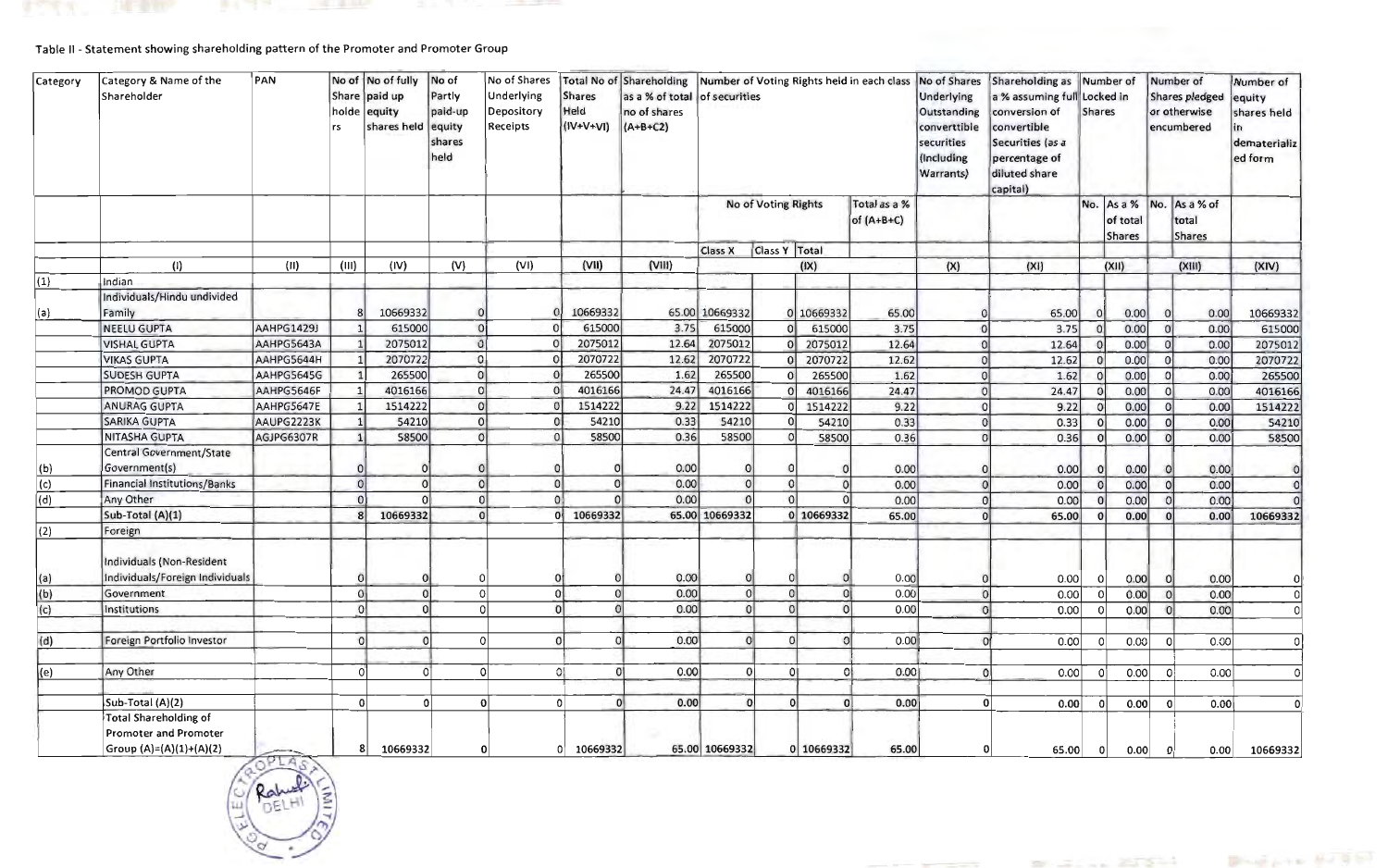### Table III - Statement showing shareholding pattern of the Public shareholder

| Cate Category & Name of the Shareholder<br>gory |                                                         | PAN        | No of<br>Shareholders   paid up | No of fully<br>equity shares<br>held | No of<br>Partly<br>paid-up<br>equity<br>shares<br>held | lNo of<br><b>Shares</b><br>Underlying<br>Depository<br>Receipts | Total No of<br>Shares Held<br>$(IV+V+V1)$ | Shareholding Number of Voting Rights held in each<br>as a % of total class of securities<br>no of shares<br>$(A+B+C2)$ |                       |                     |                         |                              | No of Shares<br>Underlying<br>Outstanding<br>converttible securities<br>(Including Warrants) |                | Shareholding as a %<br>assuming full<br>conversion of<br>convertible Securities<br>(as a percentage of<br>diluted share capital) |             | Number of Locked<br>in Shares |                                       | Number of Shares<br>pledged or otherwise shares held in<br>encumbered | Number of equity<br>dematerialized<br>form |
|-------------------------------------------------|---------------------------------------------------------|------------|---------------------------------|--------------------------------------|--------------------------------------------------------|-----------------------------------------------------------------|-------------------------------------------|------------------------------------------------------------------------------------------------------------------------|-----------------------|---------------------|-------------------------|------------------------------|----------------------------------------------------------------------------------------------|----------------|----------------------------------------------------------------------------------------------------------------------------------|-------------|-------------------------------|---------------------------------------|-----------------------------------------------------------------------|--------------------------------------------|
|                                                 |                                                         |            |                                 |                                      |                                                        |                                                                 |                                           |                                                                                                                        |                       | No of Voting Rights |                         | Total as a %<br>of $(A+B+C)$ |                                                                                              |                |                                                                                                                                  | Shares held |                               |                                       | No. As a % of total No. As a % of total<br>Shares held                |                                            |
|                                                 |                                                         |            |                                 |                                      |                                                        |                                                                 |                                           |                                                                                                                        | Class X Class Y Total |                     |                         |                              |                                                                                              |                |                                                                                                                                  |             |                               |                                       |                                                                       |                                            |
|                                                 | (1)                                                     | (II)       | (III)                           | (IV)                                 | (V)                                                    | (VI)                                                            | (VII)                                     | (VIII)                                                                                                                 |                       |                     | (IX)                    |                              | (X)                                                                                          |                | (X1)                                                                                                                             |             | (X11)                         |                                       | (XIII)                                                                | (XIV)                                      |
| $\vert (1) \vert$                               | Institutions                                            |            |                                 |                                      |                                                        |                                                                 |                                           |                                                                                                                        |                       |                     |                         |                              |                                                                                              |                |                                                                                                                                  |             |                               |                                       |                                                                       |                                            |
| (a)                                             | Mutual Funds                                            |            | $\Omega$                        | 0                                    |                                                        | 0 <sup>1</sup>                                                  | $\Omega$                                  | 0.00                                                                                                                   | -0                    |                     | $\Omega$                | 0.00                         |                                                                                              |                | 0.00                                                                                                                             |             |                               | 0.00 NA NA                            |                                                                       |                                            |
| (b)                                             | Venture Capital Funds                                   |            |                                 | $\Omega$                             |                                                        |                                                                 | $\Omega$                                  | 0.00                                                                                                                   | $\Omega$              |                     | $\Omega$                | 0.00                         |                                                                                              |                | 0.00                                                                                                                             |             |                               | 0.00 NA NA                            |                                                                       |                                            |
| (c)                                             | Alternate Investment Funds                              |            |                                 | $\Omega$                             |                                                        |                                                                 |                                           | 0.00                                                                                                                   | $\Omega$              |                     | -OI                     | 0.00                         |                                                                                              | $\Omega$       | 0.00                                                                                                                             |             |                               | 0.00 NA NA                            |                                                                       |                                            |
| (d)                                             | Foreign Venture Capital Investors                       |            |                                 |                                      |                                                        | $\Omega$                                                        | $\Omega$                                  | 0.00                                                                                                                   | $\Omega$              |                     | -ol                     | 0.00                         |                                                                                              | $\Omega$       | 0.00                                                                                                                             |             |                               | $0.00$ NA NA                          |                                                                       | $\Omega$                                   |
| (e)                                             | Foreign Portfolio Investors                             |            |                                 | 87000                                |                                                        | $\Omega$                                                        | 87000                                     | 0.53                                                                                                                   | 87000                 |                     | 0<br>87000              | 0.53                         |                                                                                              | $\overline{0}$ | 0.53                                                                                                                             |             |                               | 0.00 NA NA                            |                                                                       | 87000                                      |
| (f)                                             | Financial Institutions/Banks                            |            |                                 | $\Omega$                             |                                                        | $\Omega$                                                        | -O I                                      | 0.00                                                                                                                   | ol                    |                     | 0                       | 0.00<br>$\Omega$             |                                                                                              | 0              | 0.00                                                                                                                             | $\Omega$    |                               | $0.00$ NA NA                          |                                                                       |                                            |
| (g)                                             | <b>Insurance Companies</b>                              |            |                                 | -ol                                  |                                                        |                                                                 | - Ol                                      | 0.00                                                                                                                   | -ol                   |                     | -ol<br>$\Omega$         | 0.00                         |                                                                                              | 0              | 0.00                                                                                                                             |             |                               | $0.00$ NA NA                          |                                                                       | 0                                          |
| (h)                                             | <b>Provident Funds/Pension Funds</b>                    |            |                                 | $\Omega$                             |                                                        | $\Omega$                                                        | $\Omega$                                  | 0.00                                                                                                                   | -ol                   |                     | -0 l<br>$\Omega$        | 0.00                         |                                                                                              | $\Omega$       | 0.00                                                                                                                             |             |                               | $0.00$ NA NA                          |                                                                       |                                            |
| (i)                                             | Any Other                                               |            |                                 |                                      |                                                        |                                                                 |                                           |                                                                                                                        |                       |                     |                         |                              |                                                                                              |                |                                                                                                                                  |             |                               |                                       |                                                                       |                                            |
|                                                 | Sub Total (B)(1)                                        |            |                                 | 87000                                |                                                        |                                                                 | 87000<br>n <sub>1</sub>                   | 0.53                                                                                                                   | 87000                 |                     | 87000<br>0 <sup>1</sup> | 0.53                         |                                                                                              | $\Omega$       | 0.53                                                                                                                             |             |                               | $0.00$ NA NA                          |                                                                       | 87000                                      |
|                                                 | Central Government/State Government(s)/President        |            |                                 |                                      |                                                        |                                                                 |                                           |                                                                                                                        |                       |                     |                         |                              |                                                                                              |                |                                                                                                                                  |             |                               |                                       |                                                                       |                                            |
| (2)                                             | of India                                                |            |                                 |                                      |                                                        |                                                                 |                                           | 0.00                                                                                                                   | $\Omega$              |                     |                         | 0.00                         |                                                                                              |                | 0.00                                                                                                                             |             |                               | $0.00$ NA NA                          |                                                                       |                                            |
|                                                 | Sub Total (B)(2)                                        |            |                                 | $\Omega$                             |                                                        |                                                                 | ΩI                                        | 0.00                                                                                                                   | $\Omega$              |                     | n١                      | 0.00<br>$\Omega$             |                                                                                              |                | 0.00                                                                                                                             |             |                               | $0.00$ NA NA                          |                                                                       |                                            |
| (3)                                             | Non-institutions                                        |            |                                 |                                      |                                                        |                                                                 |                                           |                                                                                                                        |                       |                     |                         |                              |                                                                                              |                |                                                                                                                                  |             |                               |                                       |                                                                       |                                            |
|                                                 | i.Individual shareholders holding nominal share capital |            |                                 |                                      |                                                        |                                                                 |                                           |                                                                                                                        |                       |                     |                         |                              |                                                                                              |                |                                                                                                                                  |             |                               |                                       |                                                                       |                                            |
| $\vert$ (a) $\vert$                             | up to Rs.2 lakhs                                        |            | 1827                            | 748769                               |                                                        |                                                                 | 748769                                    | 4.56                                                                                                                   | 748769                |                     | 748769                  | 4.56                         |                                                                                              |                | 4.56                                                                                                                             |             |                               | $0.00$ NA NA                          |                                                                       | 748718                                     |
|                                                 | ii.Individual shareholders holding nominal share        |            |                                 |                                      |                                                        |                                                                 |                                           |                                                                                                                        |                       |                     |                         |                              |                                                                                              |                |                                                                                                                                  |             |                               |                                       |                                                                       |                                            |
|                                                 | capital in excess of Rs. 2 Lakhs                        |            | 26                              | 2079938                              |                                                        |                                                                 | 2079938                                   |                                                                                                                        | 12.67 2079938         |                     | 0 2079938               | 12.67                        |                                                                                              |                | 12.67                                                                                                                            |             |                               | 0.00 NA NA                            |                                                                       | 2079938                                    |
|                                                 | AJAY SURENDRABHAI PATEL                                 | AETPP8820Q |                                 | 606644                               |                                                        | $\Omega$                                                        | 606644<br>$\Omega$                        | 3.70                                                                                                                   | 606644                |                     | 0  606644               | 3.70                         |                                                                                              | 0.             | 3.70                                                                                                                             |             |                               | $0.00$ NA NA                          |                                                                       | 606644                                     |
|                                                 | <b>VAISHALI AJAY PATEL</b>                              | AHGPP1453M |                                 | 279414                               |                                                        | $\Omega$                                                        | 279414<br><sup>n</sup>                    | 1.70                                                                                                                   | 279414                |                     | 0 279414                | 1.70                         |                                                                                              | 0              | 1.70                                                                                                                             | 0           |                               | $0.00$ NA NA                          |                                                                       | 279414                                     |
|                                                 |                                                         |            |                                 |                                      |                                                        |                                                                 |                                           |                                                                                                                        |                       |                     |                         |                              |                                                                                              |                |                                                                                                                                  |             |                               |                                       |                                                                       |                                            |
| (b)                                             | NBFCs Registered with RBI                               |            |                                 | 250                                  |                                                        | $\Omega$<br>$\Omega$                                            | 250                                       | 0.00                                                                                                                   | 250                   |                     | 250<br>$\Omega$         | 0.00                         |                                                                                              | 0              | 0.00                                                                                                                             | $\Omega$    |                               | $0.00$ NA $N$ A                       |                                                                       | 250                                        |
| (c)                                             | <b>Employee Trusts</b>                                  |            |                                 | $\Omega$                             |                                                        |                                                                 | $\Omega$<br>0                             | 0.00                                                                                                                   | -ol                   |                     | $\Omega$                | 0.00<br>$\Omega$             |                                                                                              | 0              | 0.00                                                                                                                             |             |                               | $0.00$ NA $ NA$                       |                                                                       | - ol                                       |
| $\mathsf{I}(\mathsf{d})$                        | Overseas Depositories (Holding DRs) (Balancing figure)  |            |                                 |                                      |                                                        |                                                                 |                                           | 0.00                                                                                                                   |                       |                     | $\Omega$                | 0.00                         |                                                                                              |                | 0.00                                                                                                                             |             |                               | $0.00$ NA NA                          |                                                                       | $\Omega$                                   |
| (e)                                             | Any Other)                                              |            |                                 |                                      |                                                        |                                                                 |                                           |                                                                                                                        |                       |                     |                         |                              |                                                                                              |                |                                                                                                                                  |             |                               |                                       |                                                                       |                                            |
|                                                 | NON RESIDENT INDIANS                                    |            | 19                              | 435036                               |                                                        | $\Omega$                                                        | 435036                                    | 2.65                                                                                                                   | 435036                |                     | 435036                  | 2.65                         |                                                                                              | $\Omega$       | 2.65                                                                                                                             | $\Omega$    |                               | $0.00$ NA $N$ A                       |                                                                       | 435036                                     |
|                                                 | ASHIT MEHTA                                             | AFDPM8801M | $\overline{\phantom{a}}$        | 358500                               |                                                        | $\Omega$                                                        | 358500<br> 0                              | 2.18                                                                                                                   | 358500                |                     | 358500<br>0 l           | 2.18                         |                                                                                              | $\Omega$       | 2.18                                                                                                                             | $\Omega$    |                               | $0.00$ NA NA                          |                                                                       | 358500                                     |
|                                                 | <b>CLEARING MEMBERS</b>                                 |            | 42                              | 57706                                |                                                        | $\Omega$                                                        | 57706<br>-ol                              | 0.35                                                                                                                   | 57706                 |                     | 57706<br> 0             | 0.35                         |                                                                                              | -ol            | 0.35                                                                                                                             | 0           |                               | 0.00 NA NA                            |                                                                       | 57706                                      |
|                                                 | <b>BODIES CORPORATES</b>                                |            | 195                             | 2336301                              |                                                        | $\Omega$                                                        | $\Omega$<br>2336301                       | 14.23                                                                                                                  | 2336301               |                     | 0 2336301               | 14.23                        |                                                                                              | $\Omega$       | 14.23                                                                                                                            | 0١          |                               | $0.00$ NA $\overline{\phantom{a}}$ NA |                                                                       | 2336301                                    |
|                                                 | <b>JARCADIA SHARE &amp; STOCK BROKERS PVT. LTD</b>      | AAACA4562G |                                 | 173575                               |                                                        | οÌ                                                              | 173575                                    | 1.06                                                                                                                   | 173575                |                     | 0 173575                | 1.06                         |                                                                                              | $\Omega$       | 1.06                                                                                                                             |             |                               | $0.00$ NA NA                          |                                                                       | 173575                                     |
|                                                 | ANAND RATHI SHARE & STOCK BROKERS LIMITED               | AAACN3405F |                                 | 235448<br>$\overline{ }$             |                                                        | $\Omega$                                                        | 235448                                    | 1.43                                                                                                                   | 235448                |                     | C 235448                | 1.43                         |                                                                                              | $\Omega$       | 1.43                                                                                                                             | $\Omega$    |                               | 0.00 NA NA                            |                                                                       | 235448                                     |
|                                                 | ALOK KNIT EXPORTS PRIVATE LIMITED                       | AACCA8337K |                                 | 286926                               |                                                        | -ol                                                             | 286926<br>$\Omega$                        | 1.75                                                                                                                   | 286926                |                     | $0$ 286926              | 1.75                         |                                                                                              | -ol            | 1.75                                                                                                                             | $\Omega$    |                               | $0.00$ NA NA                          |                                                                       | 286926                                     |
|                                                 | AMBER ENCLAVE PRIVATE LIMITED                           | AAGCA4576Q | $\overline{\phantom{a}}$        | 205228                               |                                                        | $\Omega$                                                        | Q.<br>205228                              | 1.25                                                                                                                   | 205228                |                     | $0$ 205228              | 1.25                         |                                                                                              | 0              | 1.25                                                                                                                             | 0           |                               | 0.00 NA NA                            |                                                                       | 205228                                     |
|                                                 | Sub Total (B)(3)                                        |            | 2110                            | 5658000                              |                                                        |                                                                 | $\Omega$<br>5658000                       |                                                                                                                        | 34.47 5658000         |                     | 0 5658000               | 34.47                        |                                                                                              | $\Omega$       | 34.47                                                                                                                            |             | 0.00                          |                                       |                                                                       | 5657949                                    |
|                                                 | Total Public Shareholding $(B) = (B)(1)+(B)(2)+(B)(3)$  | OPLA       | 2111                            | 5745000                              |                                                        |                                                                 | 5745000                                   |                                                                                                                        | 35.00 5745000         |                     | 0 5745000               | 35.00                        |                                                                                              | $\Omega$       | 35.00                                                                                                                            | - 0         | 0.00                          |                                       |                                                                       | 5744949                                    |

**State of**